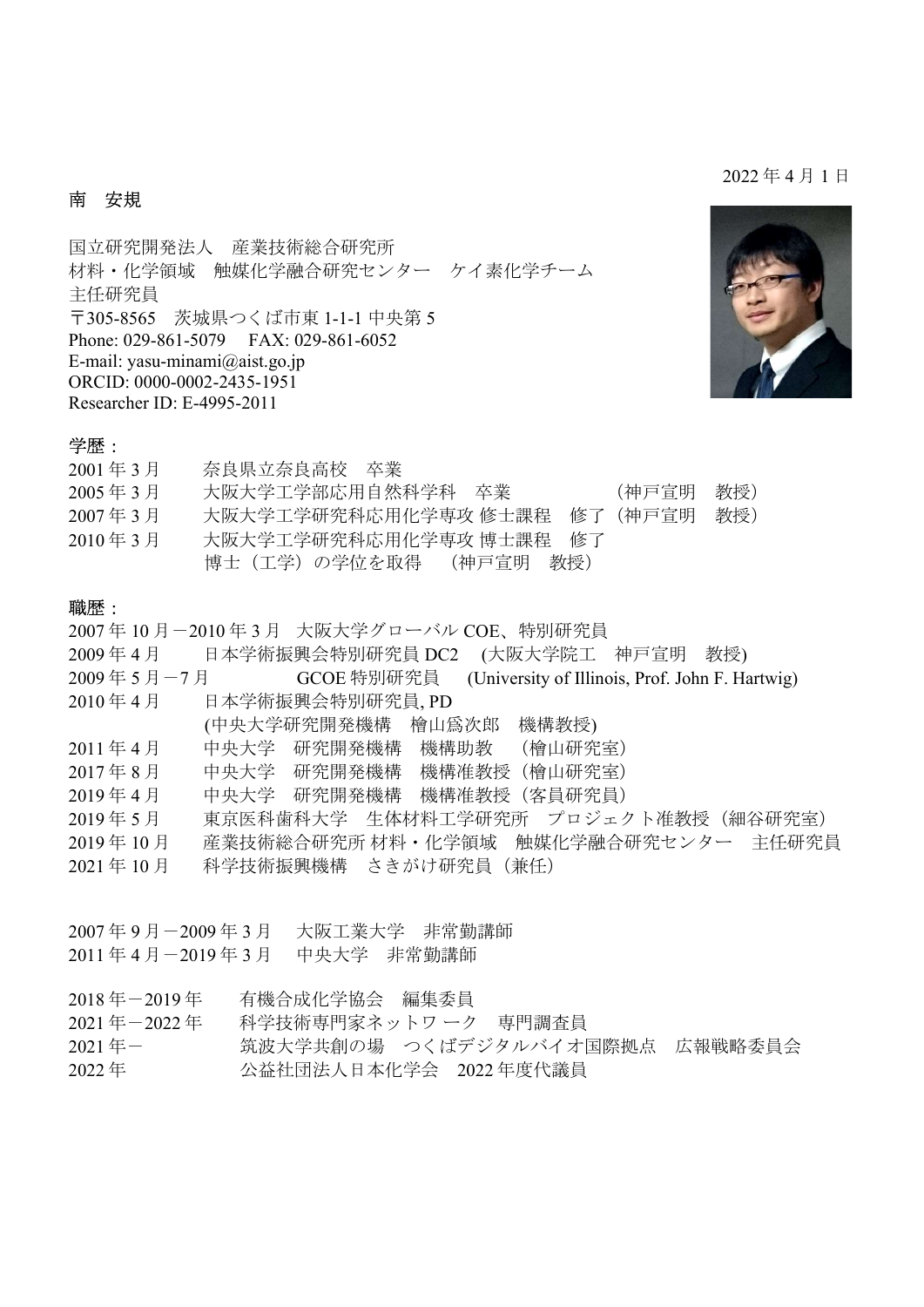# 受賞等:

- 2018 年 APSMR 2018 Annual Meeting 講演賞
- 2018 年 宇部興産学術振興財団 第 58 回学術奨励賞
- 2015 年 日本化学会第 95 回春季年会「第 29 回若い世代の特別講演会」講演賞
- 2011 年 東レ研究企画賞(2011 年度有機合成化学協会研究企画賞)

 $2022$   $2022$   $2022$   $2022$   $2022$   $2022$   $2022$   $2022$   $2022$   $2022$   $2022$   $2022$   $2022$   $2022$   $2022$   $2022$   $2022$   $2022$   $2022$   $2022$   $2022$   $2022$   $2022$   $2022$   $2022$   $2022$   $2022$   $2022$   $2022$   $2022$   $2022$   $202$ 

- 2009 年 日本学術振興会 特別研究員 (DC2, PD)
- 2008 年 第 35 回有機典型元素化学討論会 優秀ポスター賞

#### 獲得研究資金:

| 2022 年度     | 池谷科字抆俯振興財団 - 単牛度研究助放         |
|-------------|------------------------------|
| 2021-2024年度 | 科学技術振興機構 さきがけ「サステイナブル材料」     |
| 2021年度      | TIA 連携プログラム探索推進事業「かけはし」      |
| 2021年度      | 材料・化学領域 萌芽研究                 |
| 2021年度      | 藤森科学技術振興財団 研究助成              |
| 2020年度      | 材料・化学領域 萌芽研究                 |
| 2020年度      | 材料・プロセス研究のメカニズム解明支援          |
| 2020年度      | 産総研ー東北大マッチング研究支援事業(参加研究者として) |
| 2019-2021年度 | 科研費·基盤研究(C)                  |
| 2019年度      | 松籟科学技術振興財団<br>研究助成           |
| 2018年度      | 宇部興産学術振興財団 第 58 回学術奨励賞       |
| 2018年度      | 徳山科学技術振興財団 研究助成              |
| 2017-2018年度 | 科研費・挑戦的研究 (萌芽)               |
| 2016-2017年度 | 住友財団 基礎科学研究助成                |
| 2014-2016年度 | 旭硝子財団 研究助成                   |
| 2013-2018年度 | JST, ACT-C(A) (共同研究者として)     |
| 2013-2016年度 | 科研費・若手(B)                    |
| 2012-2013年度 | 有機合成化学協会研究企画賞                |
| 2009-2010年度 | 科研費・特別研究員奨励費                 |

#### 所属学会:

日本化学会,有機合成化学協会,近畿化学協会,ケイ素化学協会,石油学会,アメリカ化学会

### 専門分野:

有機合成化学、有機金属化学、均一系触媒化学

#### 資格:

危険物取扱 (甲),有機溶剤作業主任者,特定化学物質及び四アルキル鉛等作業主任者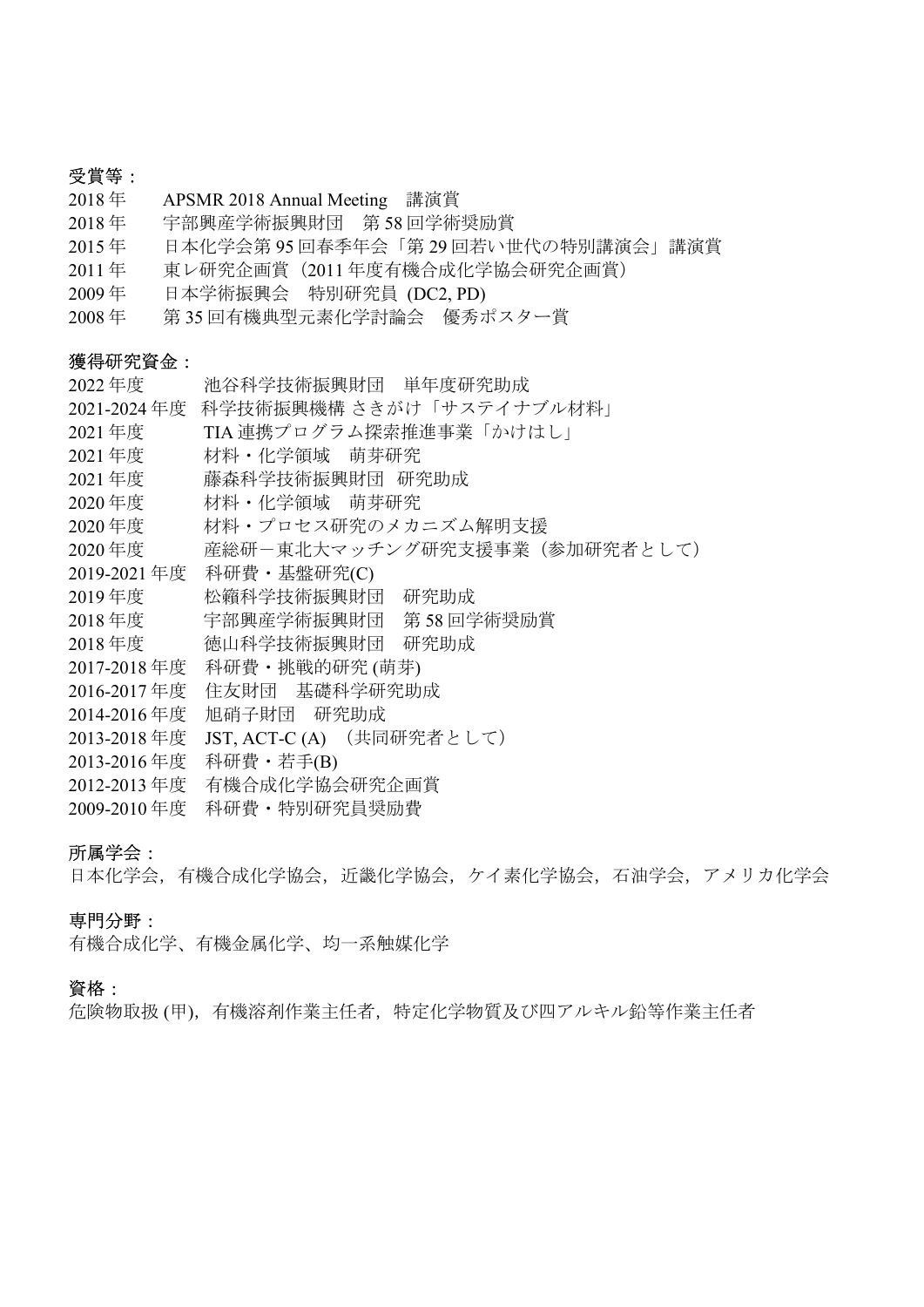## 発表論文:

46. \*\*\*

Akira Nagai, Akihiro Kobayashi, Yuki Sakata, Yasunori Minami, Keisuke Uchida, Takamitsu Hosoya, Suguru Yoshida\*

\*\*\* Submitting.

45. Radical Hydrodehalogenation of Aryl Halides with H<sub>2</sub> Catalyzed by a Phenanthroline-Based PNNP Cobalt(I) Complex

Nai-Yuan Jheng, Yusuke Ishizaka, Yuki Naganawa, Yasunori Minami, Akira Sekiguchi, Kosuke Iizuka, Yumiko Nakajima\*

ACS Catal. 2022, 12, 2320-2329. DOI: 10.1021/acscatal.1c04797.

44. Catalytic Reductive Cleavage of Poly(phenylene sulfide) using a Hydrosilane Yasunori Minami,\* Nao Matsuyama, Yasuaki Matsuo, Masanori Tamura, Kazuhiko Sato, Yumiko Nakajima\* Synthesis 2021, 53, 3351-3354. DOI: 10.1055/a-1518-9010. (Published as a special topic on Bond Activation in Honor of Prof. Shinji Murai)

43. Palladium/carboxylic acid-catalyzed Alkenylation of Furfural and its Derivatives Using Alkynes

Yasunori Minami,\* Hitomi Miyamoto, Yumiko Nakajima\* ChemCatChem 2021, 13, 855-858. DOI: 10.1002/cctc.202001685. (Young Researchers Series.)

42. Allyl Monitorization of the Regioselective Pd-Catalyzed Annulation of Alkylnyl Aryl Ethers leading to Bismethylenechromanes Marti Gimferrer, Massimo Christian D'Alterio, Giovanni Talarico, Yasunori Minami,\* Tamejiro

Hiyama, Albert Poater\*

J. Org. Chem. 2020, 85, 12262-12269. DOI: 10.1021/acs.joc.0c01503.

41. Synthesis of Multisubstituted Cycloalkenes through Carbomagnesiation of Transient Cycloalkynes Yuya Tamura, Yasunori Minami, Yoshitake Nishiyama, Yuki Sakata, Fumika Karaki, Takamitsu Hosoya, Suguru Yoshida\*

Chem. Commun. 2020, 56, 7147-7150. DOI: 10.1039/D0CC02788J.

40. Facile Construction of Furanoacenes by a Three-step Sequence Going Through Disilyl-exo-cyclic Dienes

Yasunori Minami,\* Yuki Furuya, Tamejiro Hiyama\*

Chem. Eur. J. 2020, 26, 9471-9474. DOI: 10.1002/chem.202001119.

- 39. Synthesis of Diverse γ-Aryl-β-ketoesters via Aryne Intermediates Generated by C–C Bond Cleavage Keisuke Uchida, Yasunori Minami, Suguru Yoshida,\* Takamitsu Hosoya\* Org. Lett. 2019, 21, 9019-9023. DOI: 10.1021/acs.orglett.9b03418.
- 38. Synthesis of Phosphaphenalenium Salts via P–C Reductive Elimination at a Ru(II) Center and Their Fluorescence Properties Takahiro Kato, Takuya Kuwabara,\* Yasunomi Minami, Tamejiro Hiyama, Youichi Ishii\* Bull. Chem. Soc. Jpn. 2019, 92, 1131-1141. DOI: 10.1246/bcsj.20190090.
- 37. Cross-coupling Reaction of Aryl(triethyl)silanes with Aryl Chlorides: An Easy Access to Oligothiophenes Takeshi Komiyama, Yasunori Minami,\* Tamejiro Hiyama\* Chem. Lett. 2019, 48, 361-363. DOI: 10.1246/cl.181018.
- 36. Synthesis of 1-Substituted 1,3-Dioxybuta-1,3-dienes by Palladium-catalyzed Addition of Methyl Ketones to an Aryl Silylethynyl Ether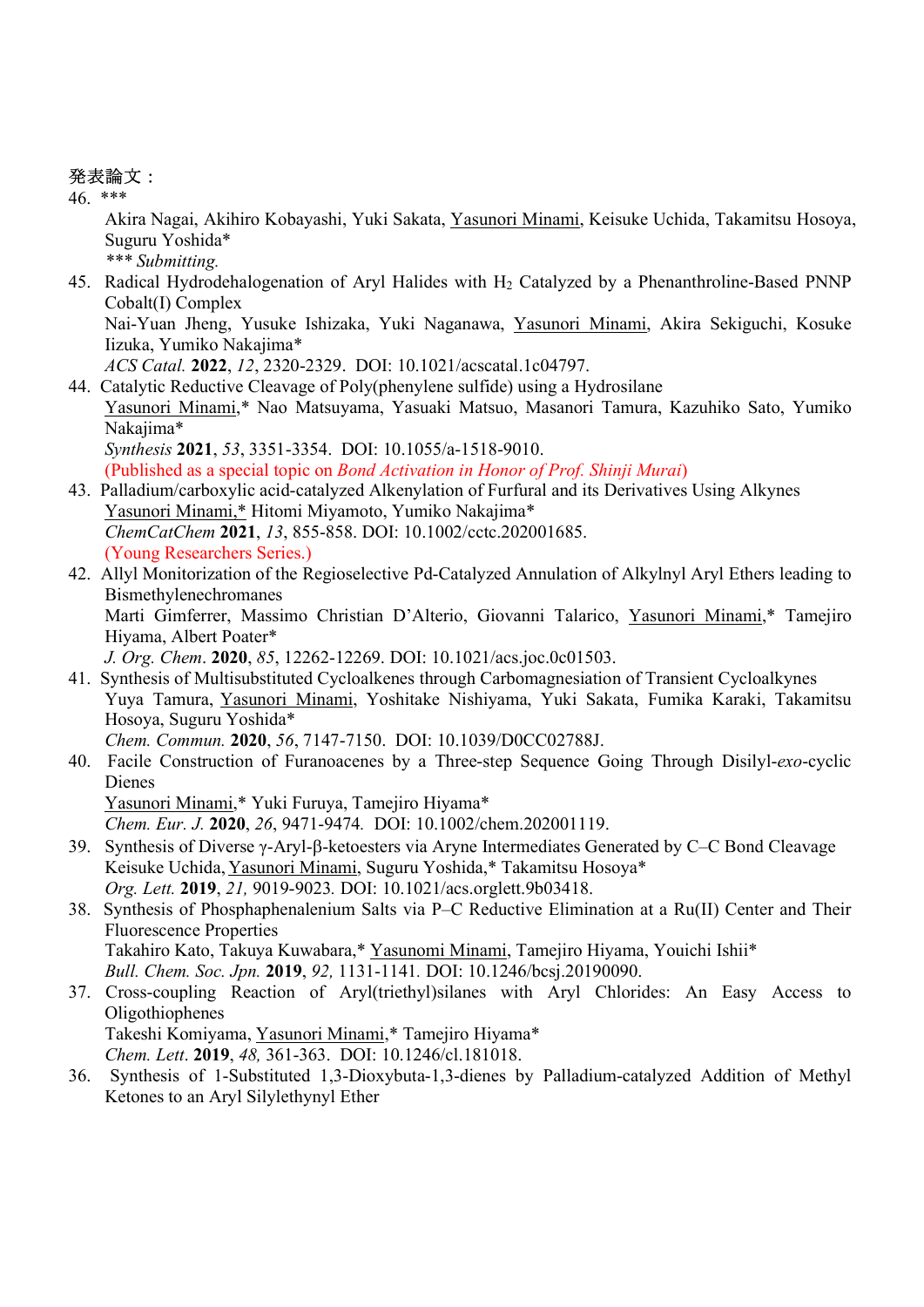Yasunori Minami,\* Yuta Noguchi, Mayu Yamada, Chisato Tsuruoka, Yuki Furuya, Tamejiro Hiyama\* Chem. Lett. 2018, 47, 1288-1291. DOI: 10.1246/cl.180582.

(Selected as Editor's Choice.)

- 35. Synthesis of Indenes by Intramolecular anti-Hydroarylation of Propargylarenes Yasunori Minami,\* Takumi Sakamaki, Yuki Furuya, Tamejiro Hiyama\* Chem. Lett. 2018, 47, 1151-1153. DOI: 10.1246/cl.180508.
- 34. Copper-catalyzed Cross-coupling Reaction between Aryl(trialkyl)silanes and Alkyl Halides Takeshi Komiyama, Yasunori Minami,\* Tamejiro Hiyama\* Chem. Lett. 2018, 47, 1048-1050. DOI: 10.1246/cl.180426.
- 33. Palladium/Acid-Catalyzed Straightforward Allylation of Arenes using 1-Substituted Propynes via Aryl C−H Bond Activation Yasunori Minami,\* Yuki Furuya, Tamejiro Hiyama\* Asian J. Org. Chem. 2018, 7, 1343-1346. DOI: 10.1002/ajoc.201800234.
- 32. P–C reductive elimination in Ru(II) complexes to convert triarylphosphine ligands into five- or sixmembered phosphacycles Takuya Kuwabara, Takahiro Kato, Kouichi Takano, Shintaro Kodama, Yuuka, Manabe, Noriko Tsuchida, Keiko Takano, Yasunori Minami, Tamejiro Hiyama, Youichi Ishii\* Chem. Commun. 2018, 54, 5357-5360. DOI: 10.1039/C8CC02539H.
- 31. Monitoring of the Phosphine Role in the Mechanism of Palladium-Catalyzed Benzosilole Formation from Aryloxyethynyl Silanes Marti Gimferrer, Yasunori Minami,\* Yuta Noguchi, Tamejiro Hiyama, Albert Poater\* Organometallics 2018, 37, 1456-1461. DOI: 10.1021/acs.organomet.8b00102.
- 30. Alkenylation of Arenes Using Disubstituted Ethynes by Palladium/Carboxylic Acid Catalysis Yasunori Minami,\* Yuki Furuya, Tatsuro Kodama, Tamejiro Hiyama\* Chem. Lett. 2018, 47, 674-677. DOI: 10.1246/cl.180143. (Selected as Focus Collection.)
- 29. Synthesis of Ferrocene-Fused Pyrans through Alkynoxy-Directed C–H Activation/Cyclization Takashi Mitsui, Yuichiro Tokoro, Ryosuke Haraguchi, Kengo Sugita, Masato Harada, Shin-ichi Fukuzawa,\* Yasunori Minami , Tamejiro Hiyama\* Bull. Chem. Soc. Jpn. 2018, 91, 839-845. DOI: 10.1246/bcsj.20170415. (Selected as "Selected Paper")
- 28. Palladium/Copper Dual Catalysis for the Cross-Coupling of Aryl(trialkyl)silanes with Aryl Bromides Takeshi Komiyama, Yasunori Minami,\* Yuki Furuya, Tamejiro Hiyama\* Angew. Chem. Int. Ed. 2018, 57, 1987-1990. DOI: 10.1002/anie.201712081. Selected as "Hot Paper". Highlighted in Synfacts 2018, 14, 296.

27. Activation of a Carbon–Carbon Bond in Internal Alkynes: Vinylidene Rearrangement of Disubstituted Alkynes at an Ir Complex Takuya Kuwabara, Shuhei Takamori, Satoshi Kishi, Takahiro Watanabe, Yousuke Ikeda, Shintaro Kodama, Yasunori Minami, Tamejiro Hiyama, Youichi Ishii\* Synlett 2018, 29, 727-730. DOI: 10.1055/s-0036-1591511. (Published as part of the Cluster C–C Activation)

26. Synthesis of Benzosiloles by Intramolecular anti-Hydroarylation via ortho-C–H Activation of Aryloxyethynyl Silanes Yasunori Minami,\* Yuta Noguchi, Tamejiro Hiyama\* J. Am. Chem. Soc. 2017, 139, 14013-14016. DOI: 10.1021/jacs.7b08055.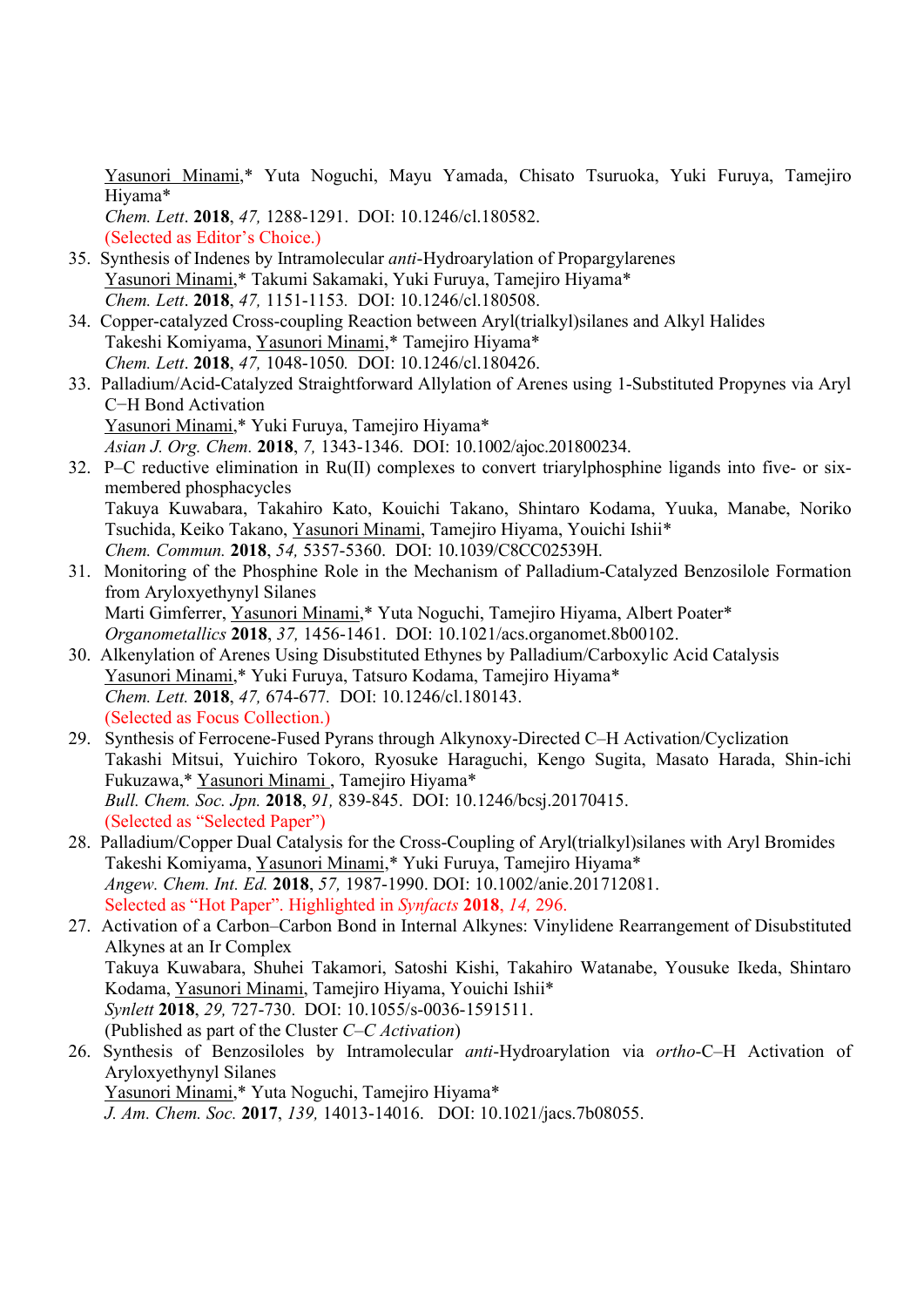- 25. Hydroarylation of 2-Aryloxybut-1-en-3-ynes via Pd/Acid-Catalyzed C−H Bond Activation: A Concise Synthesis of 2,3-Bismethylene-2,3-dihydrobenzofurans Yasunori Minami,\* Megumi Sakai, Takumi Sakamaki, Tamejiro Hiyama\* Chem. Asian J. 2017, 12, 2399-2403. DOI: 10.1002/asia.201701079.
- 24. Nickel-Catalyzed N-Arylation Using N-Trimethylsilyl-carbazole Yasunori Minami,\* Takeshi Komiyama, Kenta Shimizu, Shu-ichi Uno, Tamejiro Hiyama,\* Osamu Goto, Hideyuki Ikehira Synlett 2017, 28, 2407-2410. DOI: 10.1055/s-0036-1588417. (Published as part of the Cluster Silicon in Synthesis and Catalysis) (Highlighted in Synfacts 2017, 13, 1029.)
- 23. Facile One-pot Synthesis of Solid-state Luminescent Benzopyrylium Tetrafluoroborates Derived from Annulation of Aryl Silylethynyl Ethers with Alkynes Yasunori Minami,\* Yuichiro Tokoro, Mayu Yamada, Tamejiro Hiyama\* Chem. Lett. 2017, 46, 899-902. DOI: 10.1246/cl.170258.
- 22. Aryl(triethyl)silanes for Biaryl and Teraryl Synthesis by Copper(II)-Catalyzed Cross-Coupling Reaction Takeshi Komiyama, Yasunori Minami,\* Tamejiro Hiyama\*

Angew. Chem. Int. Ed. 2016, 55, 15787-15791. DOI: 10.1002/anie.201608667. (Highlighted in Synfacts 2017, 13, 151.)

- 21. Intramolecular Hydroalkylation via Activation of *tert*-Butyl C–H Bond in Silylethynyl Aryl Ethers Yasunori Minami,\* Yuta Noguchi, Kotomi Yamada, Tamejiro Hiyama\* Chem. Lett. 2016, 45, 1210-1212. DOI: 10.1246/cl.160618. (Selected as Editor's Choice and Focus Collection.)
- 20. Annulation of Alkynyl Aryl Ethers with Allyl Pivalates To Give 2,3-Bismethylenechromanes through Double C−H Bond Cleavage Yasunori Minami,\* Megumi Sakai, Tomohiro Anami, Tamejiro Hiyama\* Angew. Chem. Int. Ed. 2016, 55, 8701-8705. DOI: 10.1002/anie.201602252.
- 19. Dehydrogenative Carbon–Carbon Bond Formation Using Alkynyloxy Moieties as Hydrogen-Accepting Directing Groups Yasunori Minami,\* Tatsuro Kodama, Tamejiro Hiyama\*

Angew. Chem. Int. Ed. 2015, 54, 11813-11816. DOI: 10.1002/anie.201505789.

- 18. Alkynoxy-Directed C–H Functionalizations: Palladium(0)-Catalyzed Annulations of Alkynyl Aryl Ethers with Alkynes Yasunori Minami,\* Yuki Shiraishi, Tatsuro Kodama, Mayuko Kanda, Kotomi Yamada, Tomohiro Anami, Tamejiro Hiyama\* Bull. Chem. Soc. Jpn. 2015, 88, 1388-1403. DOI: 10.1246/bcsj.20150180. (Selected as "Selected Paper")
- 17. Catalytic Carbon–Nitrogen Bond-Forming Cross-Coupling Using N-Trimethylsilylamines Yasunori Minami,\* Takeshi Komiyama, Kenta Shimizu, Tamejiro Hiyama,\* Osamu Goto, Hideyuki Ikehira

Bull. Chem. Soc. Jpn. 2015, 88, 1437-1446. DOI: 10.1246/bcsj.20150179.

16. Straightforward Synthesis of HOMSi Reagents via sp<sup>2</sup> C-H Silylation Yasunori Minami,\* Takeshi Komiyama, Tamejiro Hiyama\* Chem. Lett. 2015, 44, 1065-1067. DOI: 10.1246/cl.150359. (Selected as Editor's Choice and Focus Collection.)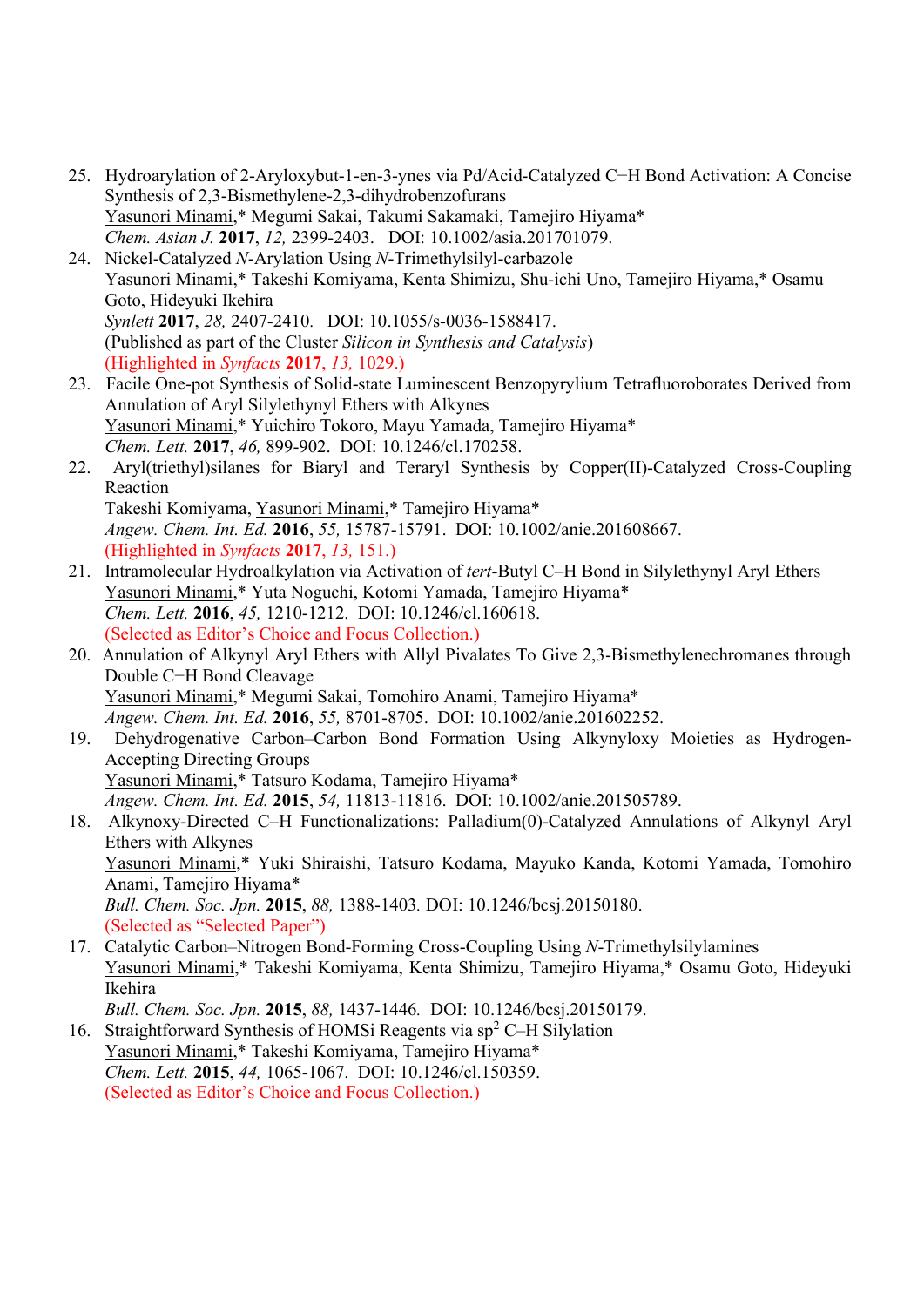- 15. Palladium-catalyzed annulation of alkynyl aryl ethers with isocyanates through o-C–H cleavage. Synthesis of solid-state emissive 2-methylidene-2H-1,4-benzoxazin-3(4H)-ones Yasunori Minami,\* Mayuko Kanda, Megumi Sakai, Tamejiro Hiyama\* Tetrahedron 2015, 71, 4522-4534. DOI: 10.1016/j.tet.2015.02.062.
- 14. Palladium-catalyzed Annulation of 2-Substituted Silylethynyloxybiaryls through δ-C–H Activation Yasunori Minami,\* Tomohiro Anami, Tamejiro Hiyama\* Chem. Lett. 2014, 43, 1791-1793. DOI: 10.1246/cl.140725. (Selected as Editor's Choice and Focus Collection.)
- 13. Palladium-catalyzed Cycloaddition of Aryl Silylethynyl Ethers with Isocyanates via o-C–H Cleavage Yasunori Minami,\* Mayuko Kanda, Tamejiro Hiyama\* Chem. Lett. 2014, 43, 1408-1410. DOI: 10.1246/cl.140452. (Selected as Focus Collection.)
- 12. Silicon-based C–N Cross-coupling Reaction Kenta Shimizu, Yasunori Minami,\* Osamu Goto, Hideyuki Ikehira, Tamejiro Hiyama\* Chem. Lett. 2014, 43, 438-440. DOI: 10.1246/cl.131075.
- 11. Synthesis of HOMSi Reagents by Pd/Cu-Catalyzed Silylation of Bromoarenes with Disilanes Yasunori Minami,\* Kenta Shimizu, Chisato Tsuruoka, Takeshi Komiyama, Tamejiro Hiyama\* Chem. Lett. 2014, 43, 201-203. DOI: 10.1246/cl.130919.
- 10. Palladium-catalyzed Cycloaddition of Alkynyl Aryl Ethers to Allenes to Form a 2,3-Bismethylidene-2,3-dihydro-4H-1-benzopyran Framework Yasunori Minami,\* Mayuko Kanda, Tamejiro Hiyama\* Chem. Lett. 2014, 43, 181-183. DOI: 10.1246/cl.130894. (Selected as Focus Collection.)
- 9. Palladium-Catalyzed Hydrobenzylation of ortho-Tolyl Alkynyl Ethers by Benzylic C–H Activation: Remarkable Alkynoxy-Directing Effect Yasunori Minami,\* Kotomi Yamada, Tamejiro Hiyama\* Angew. Chem. Int. Ed. 2013, 52, 10611-10615. DOI: 10.1002/anie.201304893.
- 8. Highly Chemoselective Carbon–Carbon σ-Bond Activation: Nickel/Lewis Acid Catalyzed Polyfluoroarylcyanation of Alkynes Yasunori Minami,\* Hirofumi Yoshiyasu, Yoshiaki Nakao,\* Tamejiro Hiyama\* Angew. Chem. Int. Ed. 2013, 52, 883-887. DOI: 10.1002/anie.201207880. (Highlighted in Synfacts 2013, 9, 729.)
- 7. Polyarylene Synthesis by Cross-Coupling with HOMSi Reagents Kenta Shimizu, Yasunori Minami, Yoshiaki Nakao, Ken-ichiro Ohya, Hideyuki Ikehira, Tamejiro Hiyama\*
	- Chem. Lett. 2013, 42, 45-47. DOI: 10.1246/cl.2013.45.
- 6. Palladium-Catalyzed Cycloaddition of Alkynyl Aryl Ethers with Internal Alkynes via Selective Ortho C–H Activation Yasunori Minami,\* Yuki Shiraishi, Kotomi Yamada, Tamejiro Hiyama\* J. Am. Chem. Soc. 2012, 134, 6124-6127. DOI: 10.1021/ja301588z.
- 5. Pd-Catalyzed Regioselective Iminothiolation of Alkynes: A Remarkable Effect of the CF<sub>3</sub> Group of Iminosulfides Yasunori Minami, Hitoshi Kuniyasu,\* Atsushi Sanagawa, Nobuaki Kambe\* Org. Lett. 2010, 12, 3744-3747. DOI: 10.1021/ol101289k.
- 4. Transition-metal-catalyzed regioselective aroyl- and trifluoro-acetylthiolation of alkynes using thioesters

Yasunori Minami, Hitoshi Kuniyasu,\* Kiyoshi Miyafuji, Nobuaki Kambe\*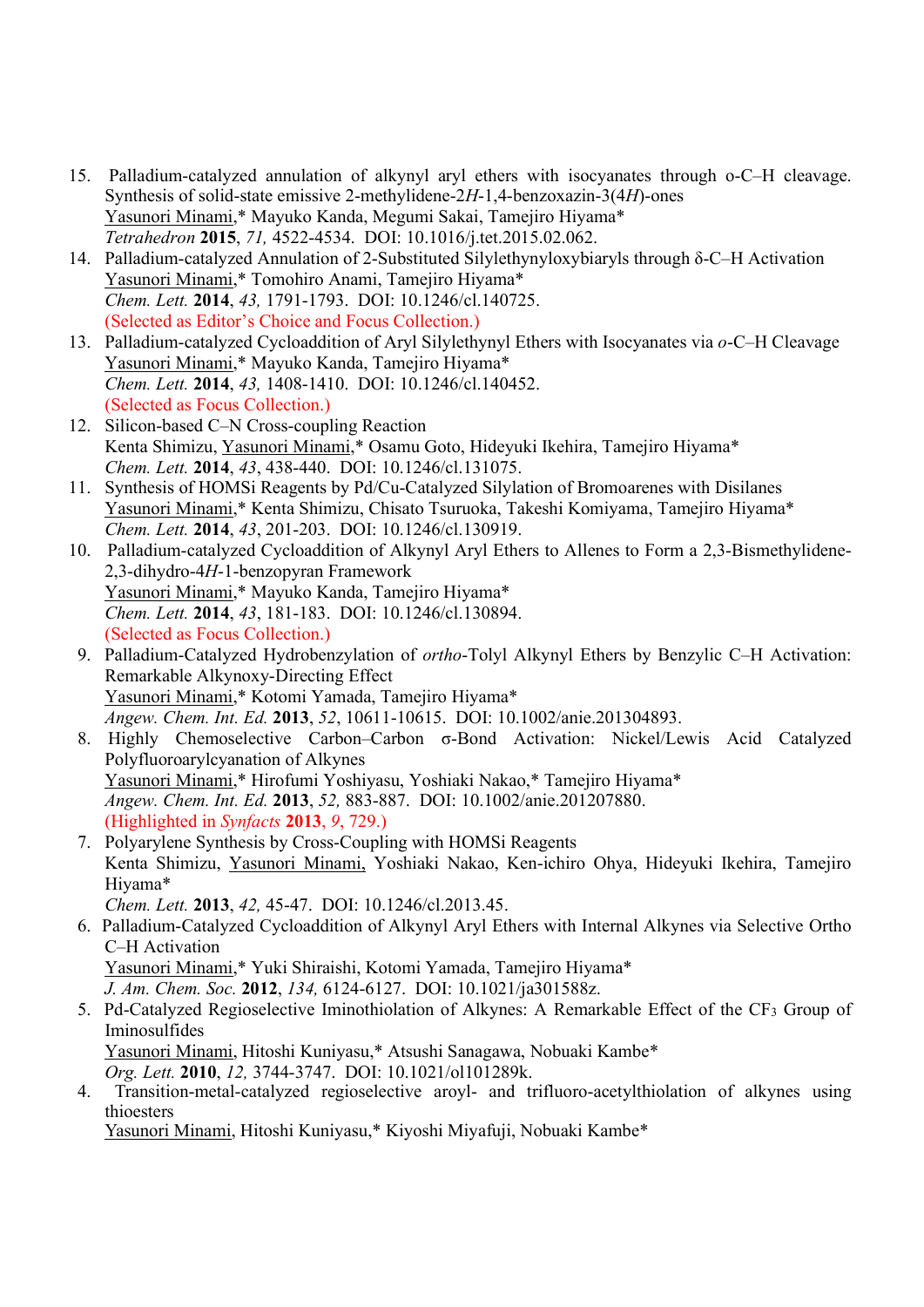Chem. Commun. 2009, 3080-3082. DOI: 10.1039/b900492k.

- 3. One-Pot Syntheses of 2,3-Dihydrothiopyran-4-one Derivatives by Pd/Cu-Catalyzed Reactions of α,β-Unsaturated Thioesters with Propargyl Alcohols Yasunori Minami, Hitoshi Kuniyasu,\* Nobuaki Kambe\* Org. Lett. 2008, 10, 2469-2472. DOI: 10.1021/ol800754w.
- 2. Reactions of α,β-Unsaturated Thioesters with Platinum(0):  Implication of a Dual Mechanism Leading to the Formation of Acyl Platinum Yasunori Minami, Tomohiro Kato, Hitoshi Kuniyasu,\* Jun Terao, Nobuaki Kambe\* Organometallics 2006, 25, 2949-2959. DOI: 10.1021/om050834w.
- 1. 'β-cis-SAr effect'' on decarbonylation from α,β-unsaturated acyl and aroyl complexes Tomohiro Kato, Hitoshi Kuniyasu,\* Takamichi Kajiura, Yasunori Minami, Atsushi Ohtaka, Masanori Kinomoto, Jun Terao, Hideo Kurosawa, Nobuaki Kambe\* Chem. Commun. 2006, 868-870. DOI: 10.1039/b515616e.

## 特許:

1) 「アミン化合物の製造方法」,

檜山 爲次郎 (中央大学),南 安規 (中央大学),池平 秀行 (住友化学),後藤 修 (住友化学), 公開番号 特開 2014-196464 号, 出願番号 特願 2013-245356, 出願日 2013/Nov./27, 登録日 2017/June/30.

Manufacture of amines and their polymers at high yield under mild conditions, and compounds for them

Tamejiro Hiyama, Yasunori Minami, Hideyuki Ikehira, Osamu Goto Jpn. Kokai Tokkyo Koho, 2014, JP 2014-196464 A 20141016.

## 総説,著書リスト:

- 13. トリアルキルシリル基を変換するクロスカップリング反応 南 安規, 檜山爲次郎 有機合成化学協会誌,2021, 79, 642-651.DOI: 10.5059/yukigoseikyokaishi.79.642.
- 12. Transition metal-catalyzed cross-coupling of organosilicon compounds Tamejiro Hiyama, Yasunori Minami, Atsunori Mori In Organosilicon Chemistry: Novel Approaches and Reactions, Eds. Tamejiro Hiyama, Martin Oestreich, Wiley-VCH Verlag GmbH & Co. KGaA, 2020, p271-332. DOI: 10.1002/978352814787.ch9.
- 11. Designing Cross-Coupling Reactions using Aryl(trialkyl)silanes Yasunori Minami\*, Tamejiro Hiyama\* Chem. Eur. J. 2019, 25, 391-399. DOI: 10.1002/chem.201803213. (Concept)
- 10. Recent topics in annulation reaction via double C–H bond cleavage and double C–C bond formation Yasunori Minami\*, Tamejiro Hiyama\* Tetrahedron Lett. 2018, 59, 781-788. DOI: 10.1016/j.tetlet.2018.01.043. (Digest Paper)
- 9. Collaborative Interaction of Carbon-Carbon Unsaturated Bond Groups with Transition-Metal Catalysts for C–H Bond Functionalization Yasunori Minami\*, Tamejiro Hiyama\* Chem. Lett. 2018, 47, 1-8. DOI: 10.1246/cl.170795. (Highlight Review) (Selected as Focus Collection.)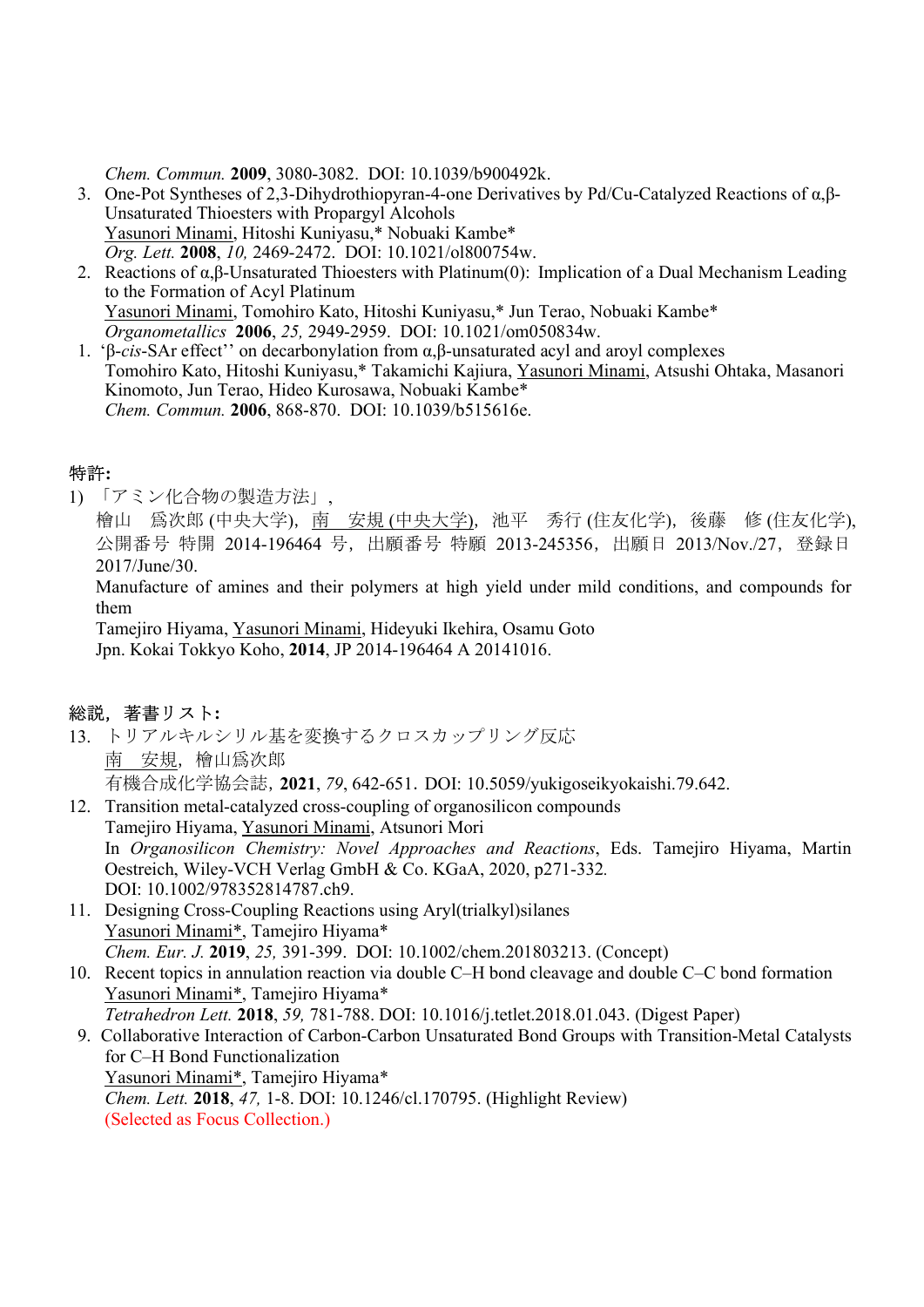- 8. Recent Progress in the Cross-coupling Reaction using Triorganosilyl-type Reagents Takeshi Komiyama, Yasunori Minami\*, Tamejiro Hiyama\* Synlett 2017, 28, 1873-1884. DOI: 10.1055/s-0036-1589008.
- 7. Recent Advances in Transition Metal-Catalyzed Synthetic Transformations of Organosilicon Reagents Takeshi Komiyama, Yasunori Minami\*, Tamejiro Hiyama\* ACS. Catal. 2017, 7, 631-651. DOI: 10.1021/acscatal.6b02374.
- 6. Chromium(II) Chloride, Second update Yasunori Minami, Tamejiro Hiyama EROS encyclopedia of Reagents for Organic Synthesis. DOI:10.1002/047084289X.rc166.pub3.
- 5. Synthetic Transformations through Alkynoxy-Palladium Interactions and C–H Activation Yasunori Minami\*, Tamejiro Hiyama\* Acc. Chem. Res. 2016, 49, 67-77. DOI: 10.1021/acs.accounts.5b00414.
- 4. 多重結合の性質を利用する効率的分子変換反応の創出 南 安規 化学と工業, 2015, 68, 948. (飛翔する若手研究者)
- 3. 有機ケイ素化合物 南 安規,檜山爲次郎 化学便覧応用化学編第 7 版, 914-918.
- 2. 炭素ー水素結合切断を利用するヒドロキシ基の触媒的導入法 南 安規 有機合成化学協会誌 2013, 71, 1309-1310.
- 1. 金属反応剤の改善:ケイ素の利用 南 安規,檜山爲次郎 月刊ファインケミカル 2011, 11, 34-41.

# 記事:

- 2. ポリマーの触媒的解重合による低分子への変換 南 安規 Organometallic News 2021, 3 月号, 22.
- 1. 病院で迅速なフッ素化反応を可能に 南 安規 月刊化学, 2012, 3 月号

# 国際会議の招待講演:

- 7. Catalysis and Chemical Engineering Conferences-2021 (CCE-2021) "Palladium/Carboxylic Acid-catalyzed Alkenylation of Arenes via Carbon-Hydrogen Bond Cleavage" Yasunori Minami 2021.2.22-26, on-line
- 6. International Congress on Pure & Applied Chemistry Langkawi (ICPAC Langkawi 2018) "Palladium/Carboxylic acid-catalyzed Alkenylation of Arenes leading to Extended π-Conjugate Aromatics"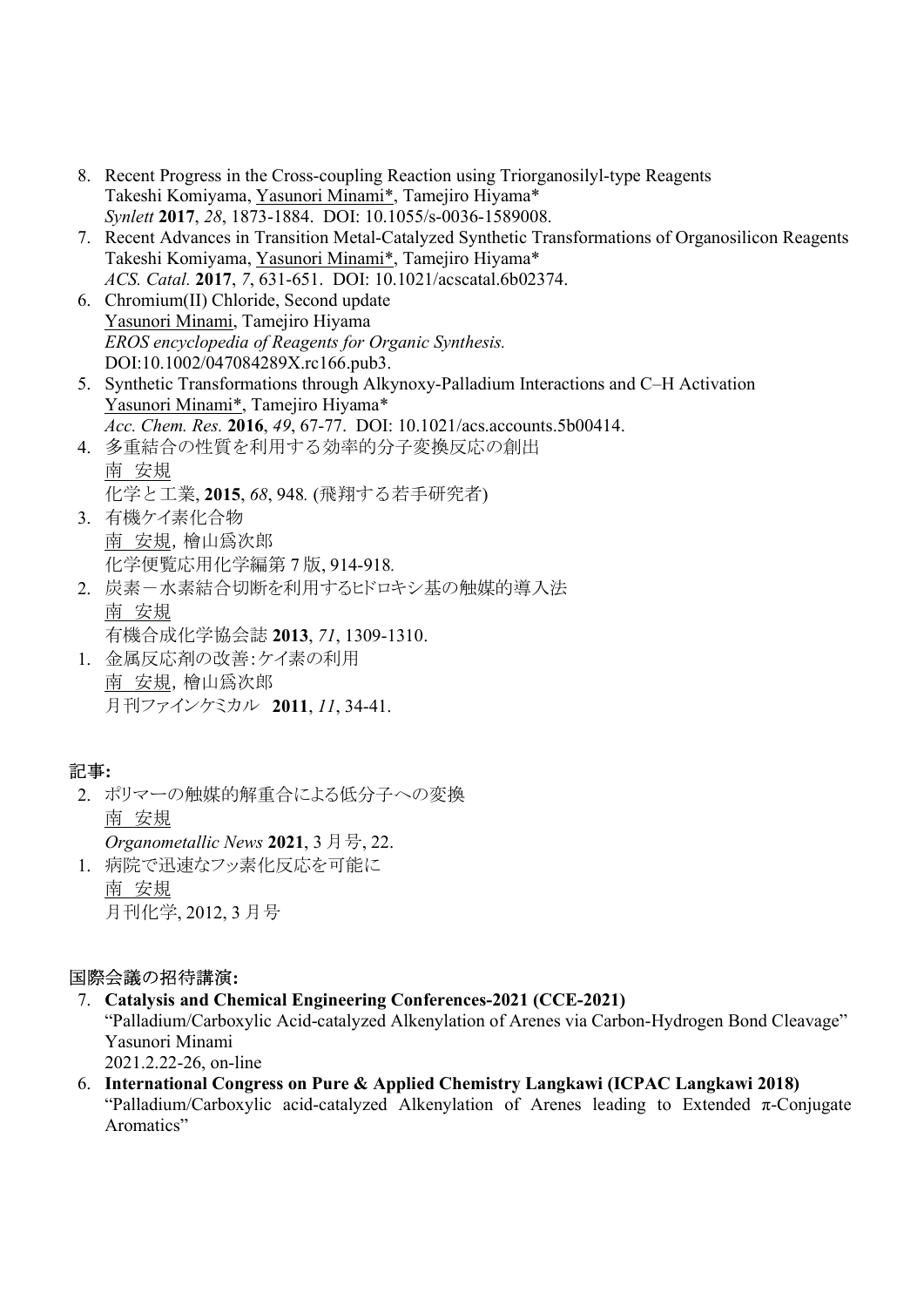Yasunori Minami, Yuta Noguchi, Yuki Furuya, Megumi Sakai, Takumi Sakamaki, Tamejiro Hiyama 2018.10.30-11.2, Langkawi (Malaysia), OBC 46

- 5. APSMR 2018 Annual Meeting "Construction strategy of  $\pi$ -Electron Conjugated Molecules by a Combination of Alkynes with palladium/carboxylic acid catalyst" Yasunori Minami, Yuta Noguchi, Yuki Furuya, Tamejiro Hiyama 2018.7.19-22, Hokkaido (Japan)
- 4. Bit's 7th Annual Global Congress of Catalysis-2016 (GCC-2016) "Palladium/Oxyalkynyl-cooperative C–H Bond Activation for New C–C Bond Formation" Yasunori Minami 2016.6.30-7.2, Goyang-si (South Korea)

#### 3. Pacifichem 2015 "Novel carbon–hydrogen bond activation strategy based on interaction between an alkynoxy group and a palladium catalyst" Yasunori Minami, and Tamejiro Hiyama 2015.12.15-20, Hawaii (USA), Oral presentation (2015.12.16)

2. 41<sup>th</sup> International Conference on Coordination Chemistry (ICCC-41) "Palladium/Oxyalkynyl-collaborative C–H Bond Activation" Yasunori Minami, and Tamejiro Hiyama 2014.7.21-25, Singapore.

1. International Symposium on Bio-Environmental Chemistry "Transition-Metal Catalyzed Addition Reaction of CF3-Functionalized Thiol Esters and Iminosulfides to Alkynes" Yasunori Minami, Hitoshi Kuniyasu and Nobuaki Kambe 2009.12.19-20, Osaka, Japan.

## 国内学会の招待講演など:

- 6. 第一回 食薬天然物化学研究会 "安定有機化合物を効率変換する触媒手法開発" 南 安規 2021.1.14, on-line.
- 5. 東京農工大学での講演 "化合物、触媒の特徴を生かした安定σ結合変換反応の開発" 南 安規 2020.1.31,東京農工大学(集中講義にて)
- 4. 第 4 回化学フロンティア研究会 "安定結合の選択的活性化に見る有機化合物の直截的変換反応の開発とその応用" 南 安規 2015.7.25-26,東北大学
- 3. 日本化学会第 95 回春季年会 若い世代の特別講演 "多重結合と遷移金属触媒の協働作用による新規合成変換法の開発" 南 安規 2015.3.26-29,日本大学,2F3-25
- 2. 第 1 回化学フロンティア研究会